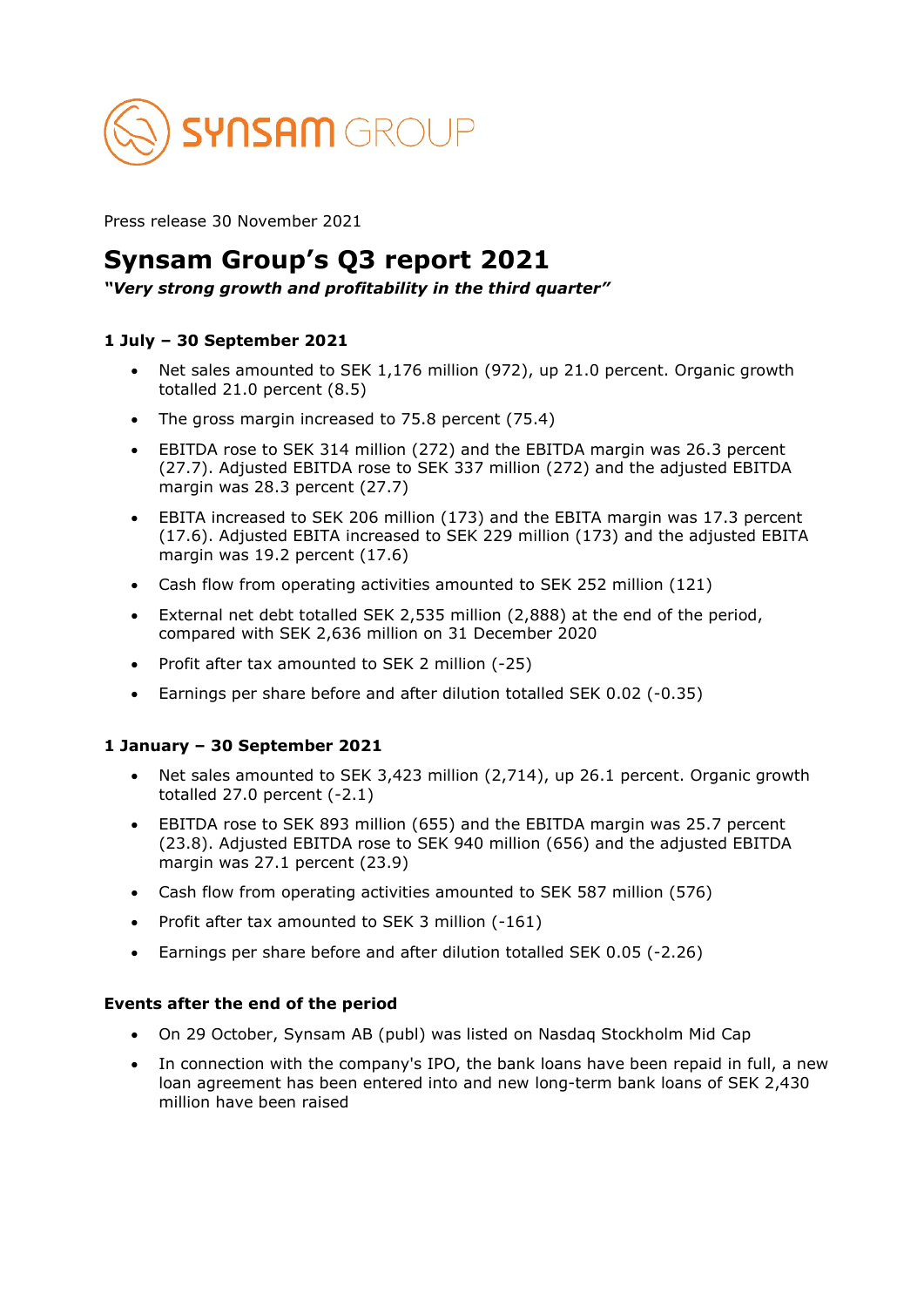### **President and CEO Håkan Lundstedt comments:**

"Synsam is highly committed and driven to help people with their eye health, and it's very gratifying to see that our work is continuing to yield results. Synsam posted organic growth of 21 percent for the third quarter and 27 percent for the nine-month period. The preceding year was negatively impacted by closures due to the pandemic and by a cyber-attack in autumn 2020. Sales and profitability were strong for Synsam Group in the third quarter and at an all-time high during the first nine months of the year. Our strategy and concept development with a focus on an expanded store network featuring a broader range with greater customer appeal, a high degree of innovation both in terms of digitalisation and competitive House Brands as well as the launch of a subscription business unique in the industry – have been effective. It's clear that Synsam Group is continuing to deliver strong growth and a favourable profitability trend. Our rapidly expanding subscription service provides a security for customers who want to have control over their monthly fees and our House Brand frames allow us to offer alternatives in all price categories, with a design that is better suited to the Scandinavian market. Store establishments provide customers with greater accessibility as well as contributing to our growth and profitability. The pandemic has also brought us many valuable insights. One of these is that eye health is more important than ever and that people have a growing need for easy access to the right vision aids now that we are spending significantly more time in front of screens. Synsam Group was early to identify this trend and change in customer behaviour and chose to follow a strategy of leveraging the opportunities created by the pandemic to increase its investment and expansion rate. All with the aim of helping people.

The foundation for Synsam's growth in the Nordic region is based on offering our customers a quality product at an attractive price, an advantageous eye health offering and a focus on sustainability at every step. Synsam, which continued to increase its market share in the third quarter and the nine-month period, is at the cutting edge of the industry when it comes to digital solutions, and developing digital services is a prioritised growth area. Through Synsam's recycling and outlet sales, we contribute to an increasing number of circular flows, a reduction in waste and attractive customer offerings. We are delighted to be able to inspire and enable more people to make more sustainable choices.

The project to bring production of the company's own House Brands of spectacles to Sweden, which so far has been made by third-party manufacturers in Asia and to establish our own production unit and innovation centre in Östersund is proceeding according to plan. The decision to bring production closer to the end customer is an important part of the company's sustainability strategy. It also shortens lead times, which makes it possible to meet customer needs and demands more quickly. The facility will be operated with a focus on sustainable production and product design and with a closed-loop approach. Other important sustainability initiatives include Circular Collection, the Group's first circular products made from recycled frames handed in by customers at in-store recycling boxes, our collaboration with Sea2See featuring spectacles made out of plastic recovered from the sea and the Group's "Alla ska se" ("Everyone should see") sustainability initiative. Through the "Alla ska se" project, Synsam and its partners have provided approx. 32,000 children with activity spectacles free of charge. Moving from words to deeds to reduce our climate impact has helped Synsam Group perform well in terms of sustainability compared with the rest of the industry, and we are now seeing that this makes us more attractive both as an employer and as a partner to our suppliers and customers.

### EARNINGS AND EXPANSION AREAS

Following a negative impact on the Group's Danish and Norwegian operations at the start of the year due to further Covid-19 restrictions, all countries experienced strong growth and a favourable profit trend thanks to Synsam's focus on customer needs and its continuous customer offering. Earnings before depreciation and amortisation (EBITDA) increased by 15 percent to SEK 314 million during the quarter and by 36 percent during the nine-month period. I am very proud that we succeeded in reporting strong organic growth and a significant earnings improvement, while also investing and increasing the number of stores.

Between 2018 and 2020, Synsam carried out an extensive store expansion, establishing a total of 55 new physical stores. Today, the company has a strategy featuring a favourable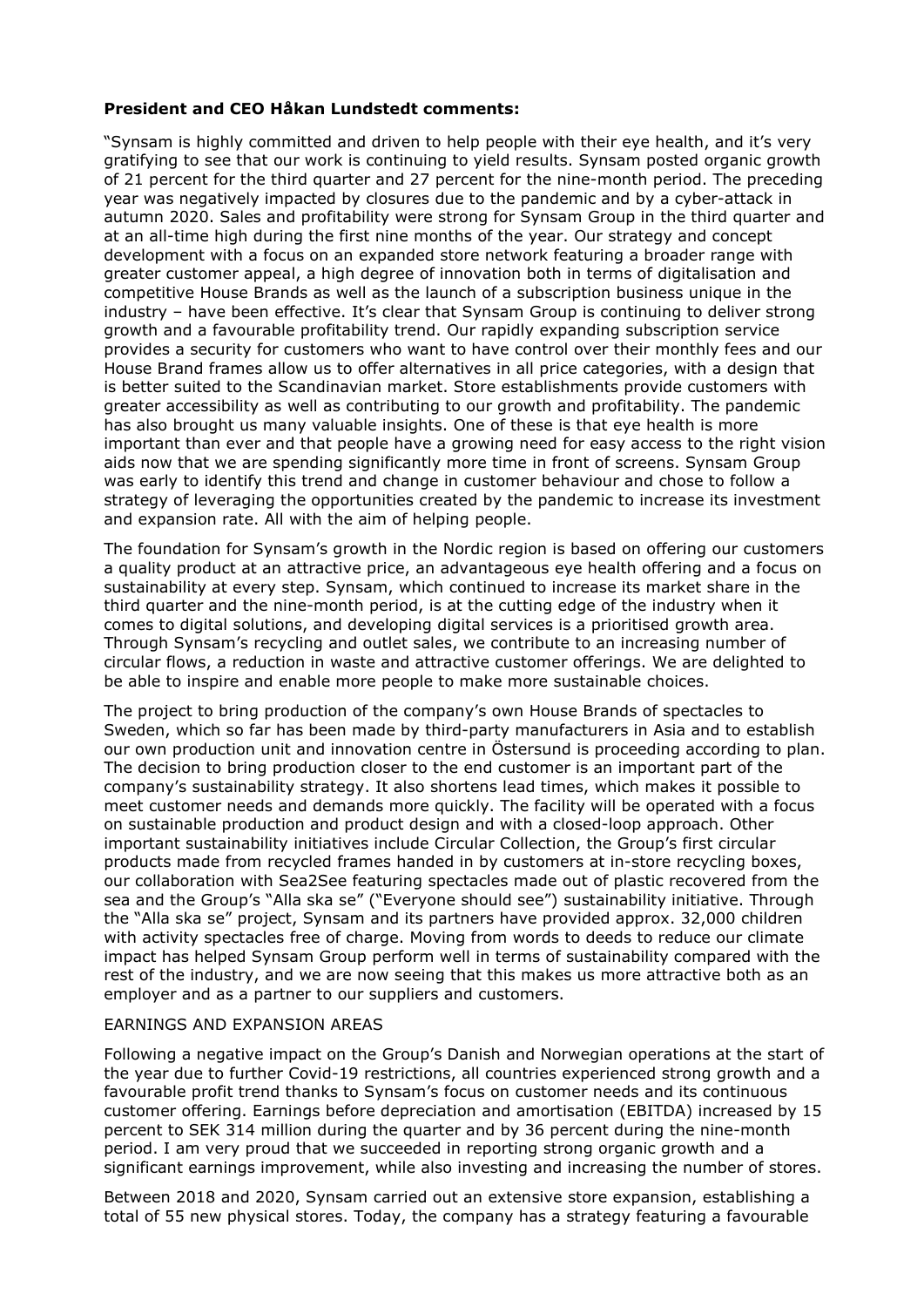combination of a digital presence and physicals stores located near the customer as well as a well-established and tested method for how and where it chooses to establish new stores or to upgrade its existing stores. Since we assess that we have good potential to offer our customers greater accessibility and thereby strengthen our growth, we are continuing to expand by opening new stores. During the first nine months of 2021, 14 new establishments were carried out, including five Recycling Outlets and one Flagship store in Odense, Denmark. Hearing units were established at two of the company's units outside Stockholm as part of a pilot programme in which we are offering our customers hearing tests and hearing aids.

Synsam's rapidly expanding subscription service for spectacles, which grew 43 percent during the nine-month period, provides a security for customers who want to have control over their monthly fees. Through Synsam's own House Brand frames, we can offer alternatives in all price categories, with a design to suit the Scandinavian market. Synsam's subscription service for contact lenses also performed well, with growth of 40 percent during the nine-month period. Regardless of whether a customer chooses a subscription or pays cash and regardless of which brand the customer chooses, they should always feel secure knowing that Synsam offers an attractive price.

I'm pleased to announce that Synsam Group's listing on Nasdaq Stockholm was a success. There was a great interest in becoming a Synsam shareholder and I'd like to take the opportunity to thank everyone for their trust and welcome all of our new shareholders to Synsam Group. A stock market listing is an important step for Synsam Group for several reasons. Being a listed company is a mark of quality and gives Synsam Group a platform for future development and growth. It's also very gratifying to be creating even better conditions for continuing to invest in helping more people with their daily vision problems. I'm of the firm conviction that Synsam is a unique company with a great deal of growth potential and future opportunities waiting to be explored, and together with our new shareholders I look forward to continue developing this leading lifestyle company within optical retail and eye health in the Nordic region."

# **Presentation of the report in Swedish at 09.00 CET today**

- **Place**: Synsam Group's Head office, Sankt Eriksgatan 60, Stockholm, Sweden. The presentation will also be webcasted with teleconference.
- **Speakers**: President and CEO Håkan Lundstedt and CFO Per Hedblom.
- Registration for attendance at the presentation at Synsam Group's Head office, or for participation in webcast with teleconference: <https://financialhearings.com/event/43326>

### **Presentation of the report in English at 10.30 CET today**

- **Place:** Webcast with teleconference.
- Registration for participation in webcast with teleconference: <https://financialhearings.com/event/43327>

The presentation material will be available on the website at 08.00 CET today. [www.synsamgroup.com/en/investor-relations/](http://www.synsamgroup.com/en/investor-relations/)

### **For further information, please contact:**

Håkan Lundstedt, President and CEO Synsam AB (publ), tel: +46 (0)8 619 28 60 Per Hedblom, CFO Synsam AB (publ), tel: +46 (0)8 619 28 60 Website: [www.synsamgroup.com](http://www.synsamgroup.com/)

*This information is such that Synsam AB (publ) is obligated to disclose in accordance with the EU Market Abuse Regulation. The information was submitted for publication, through the agency of the contact person set out above, at 7:30 a.m. on 30 November 2021.*